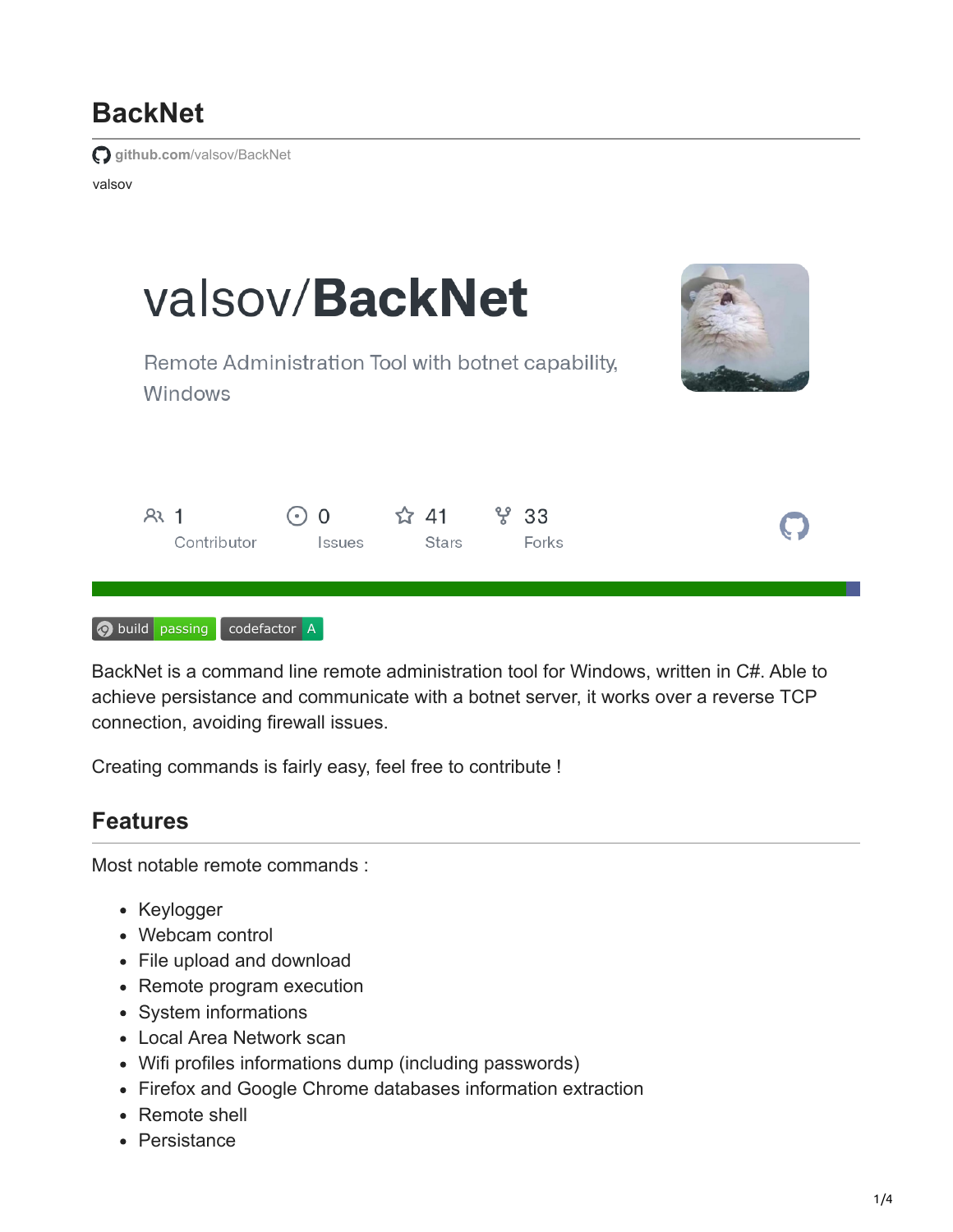LoadCommands - allows you to load commands from DLLs at runtime

#### **More to come !**

#### **Structure**

BackNet consists in 3 projects :

- **Master** : The console application used to interact with the slave by sending commands. It can also be used to issue commands to the botnet server.
- **Slave** : The WPF application to deploy on the computer you wish to monitor and control.
- **Shared** : DLL that contains global mechanics for the Master and Slave projects. For example, the network manager. A DLL is not welcome in a lot of scenarios when using the Slave, so a reference embedding tool is used for the slave project : [Costura Fody](https://github.com/Fody/Costura)

Communication between the Master and Slave was made easy, you can send and read lines, as well as send and receive files in just one line.

Send a line of text

```
GlobalCommandsManager.networkManager.WriteLine("Hello !");
```
Read a line of text

string message = GlobalCommandsManager.networkManager.ReadLine();

Send a file over the network, using a FileStream

GlobalCommandsManager.networkManager.StreamToNetworkStream(fileStream);

Receive a file over the network

GlobalCommandsManager.networkManager.NetworkStreamToStream(fileStream);

File transferts come with a nice progress bar !

### **Commands**

Commands are located in both the Master and Slave projects. In order to create a new command, you will have to create two files containing the new command class, in the Master project and Slave project. A command class should be internal. A command will first be sent to the Slave, then processed by the Master (to process the Slave messages)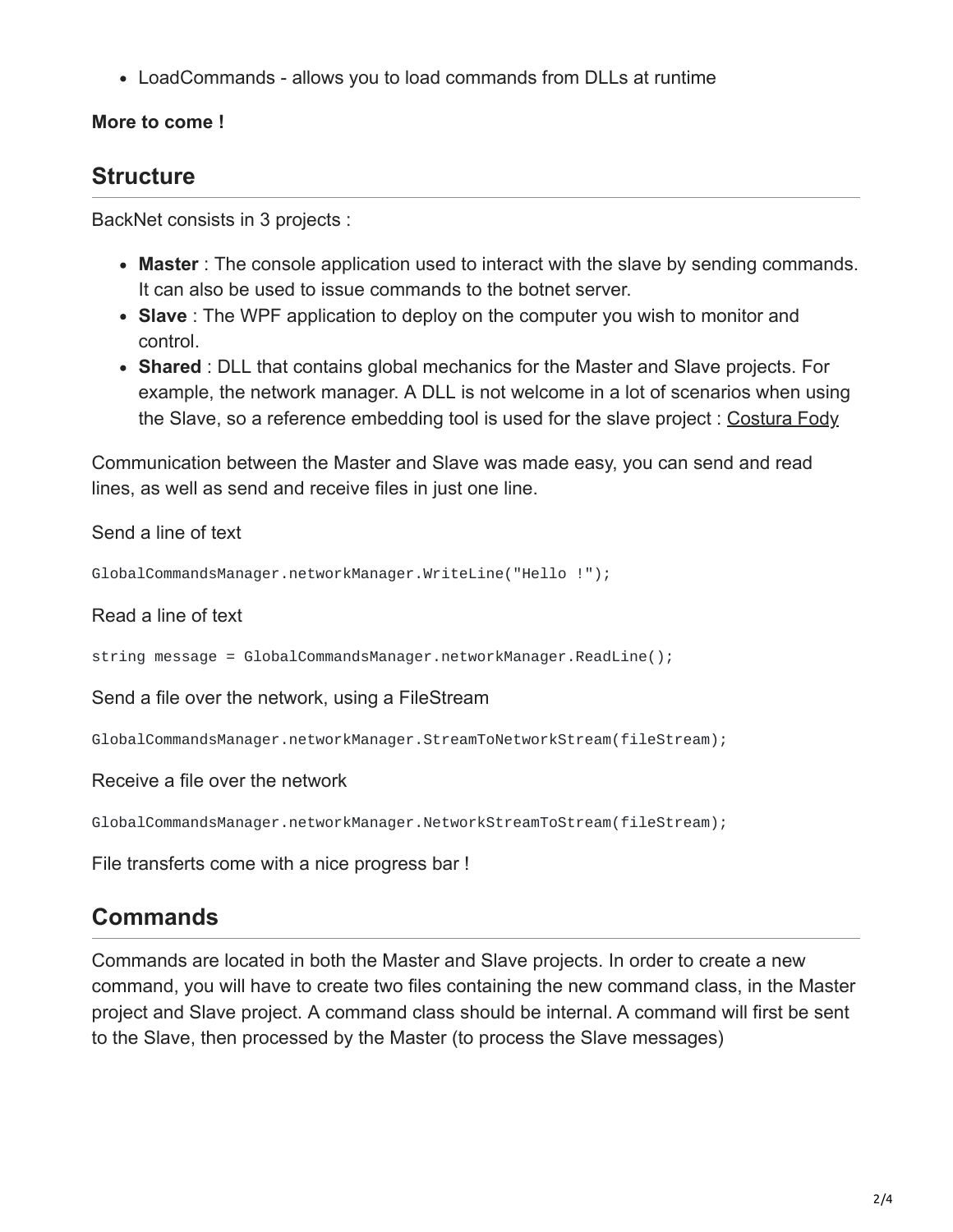- The Master commands must implement the IMasterCommand interface
	- **name** : how to call your command from the Master interface
	- **description** : describe what it will do
	- **isLocal** : should this command only be executed on the master side ? (example : lcd - local change directory)
	- **validArguments** : list of string representing the command arguments syntax, will be described below
	- **Process(List<string> args)** : the actual code executed on the Master side
	- **PreProcess(List<string> args)** -optional- : if your command needs to do some checks on the Master side before sending the command to the Slave, just make your IMasterCommand class implement the IPreprocessCommand interface as well
- The Slave commands must implement the ICommand interface
	- **name** : same as the one in the IMasterCommand
	- **Process(List<string> args)** : code executed on the Slave side, this is usually where most of your work goes !

Valid arguments are stated in a string which must follow those rule:

- If there is no arguments for the command, then null
- "?" is for a string, and "0" is for an integer
- If a string is confidential, add a "\*" => "?\*", this way, it will not be sent to the slave as is
- ? arguments must be followed by a [ArgumentName] => example: "?:[filename]" or "?\*: [filename]"

#### Example : **download** command

```
public List<string> validArguments { get; set; } = new List<string>()
{
    "?:[remoteFileName] ?*:[localFileName]"
};
```
The arguments are composed of two strings, the remote file name and the local file name. The latter won't be sent to the slave because it is confidential, so it's marked with a star.

### **Botnet**

Backnet was designed to communicate with a botnet server to issue commands to all the registered Slaves. This way, you can make a registered Slave connect to you (Master) and send commands directly to it. More botnet commands will be added, like DDOS, bitcoin mining, etc... Of course, this behaviour is optional and requires you to setup a botnet server.

PHP source code for the botnet server is avaible in the 'botnet' folder. The database engine used in this project is MySQL.